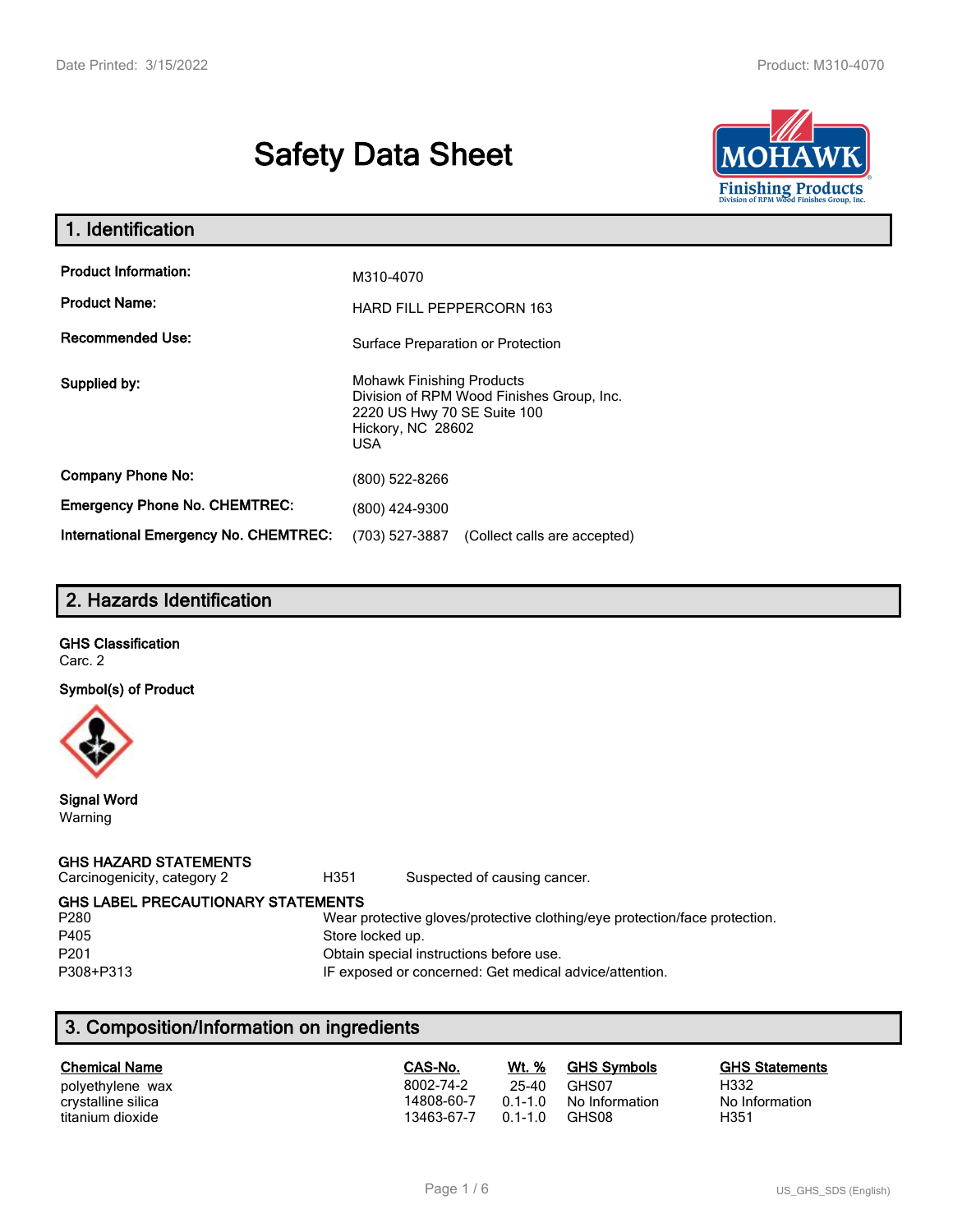The exact percentage (concentration) of ingredients is being withheld as a trade secret.

The text for GHS Hazard Statements shown above (if any) is given in the "Other information" Section.

# **4. First-aid Measures**



FIRST AID - EYE CONTACT: IF IN EYES: Rinse cautiously with water for several minutes. Remove contact lenses, if present and easy to do. Continue rinsing. If eye irritation persists: Get medical advice/attention.

FIRST AID - SKIN CONTACT: IF ON SKIN: Gently wash with plenty of Soap and Water. If skin irritation occurs: Get medical advice/ attention.

FIRST AID - INGESTION: IF SWALLOWED: rinse mouth. Do NOT induce vomiting. IF exposed or if you feel unwell: Call a POISON CENTER or doctor/physician.

FIRST AID - INHALATION: IF INHALED: If breathing is difficult, remove victim to fresh air and keep at rest in a position comfortable for breathing. IF exposed or if you feel unwell: Call a POISON CENTER or doctor/physician.

# **5. Fire-fighting Measures**

**SPECIAL FIREFIGHTING PROCEDURES:** This product is not expected to burn under normal conditions of use.

**FIREFIGHTING EQUIPMENT:** None.

#### **6. Accidental Release Measures**

**ENVIRONMENTAL MEASURES:** No Information

**STEPS TO BE TAKEN IN CASE MATERIAL IS RELEASED OR SPILLED:** Sweep up or vacuum up spillage and collect in suitable container for disposal.

**7. Handling and Storage**



**HANDLING:** Avoid inhalation and contact with eyes, skin, and clothing. Wash hands thoroughly after handling and before eating or drinking. In keeping with safe handling practices, avoid ignition sources (smoking, flames, pilot lights, electrical sparks); ground and bond containers when transferring the material to prevent static electricity sparks that could ignite vapor and use spark proof tools and explosion proof equipment. Empty containers may retain product residue or vapor. Do not pressurize, cut, weld, braze, solder, drill, grind, or expose container to heat, flame, sparks, static electricity, or other sources of ignition. Any of these actions can potentially cause an explosion that may lead to injury.

**STORAGE:** Keep containers closed when not in use. Store in cool well ventilated space away from incompatible materials.

### **8. Exposure Controls/Personal Protection**

| Ingredients with Occupational Exposure Limits |                        |                       |                     |                         |  |
|-----------------------------------------------|------------------------|-----------------------|---------------------|-------------------------|--|
| <b>Chemical Name</b>                          | <b>ACGIH TLV-TWA</b>   | <b>ACGIH-TLV STEL</b> | <b>OSHA PEL-TWA</b> | <b>OSHA PEL-CEILING</b> |  |
| polyethylene wax                              | $2 \text{ mg/m}$ 3     | N.D.                  | N.D.                | N.D.                    |  |
| crystalline silica                            | $0.025 \text{ mg/m}$ 3 | N.D.                  | 50 $\mu$ g/m3       | N.D.                    |  |
| titanium dioxide                              | $10 \text{ mg/m}$      | N.D.                  | $15 \text{ mg/m}$   | N.D.                    |  |

**Further Advice: MEL = Maximum Exposure Limit OES = Occupational Exposure Standard SUP = Supplier's Recommendation Sk = Skin Sensitizer N.E. = Not Established N.D. = Not Determined**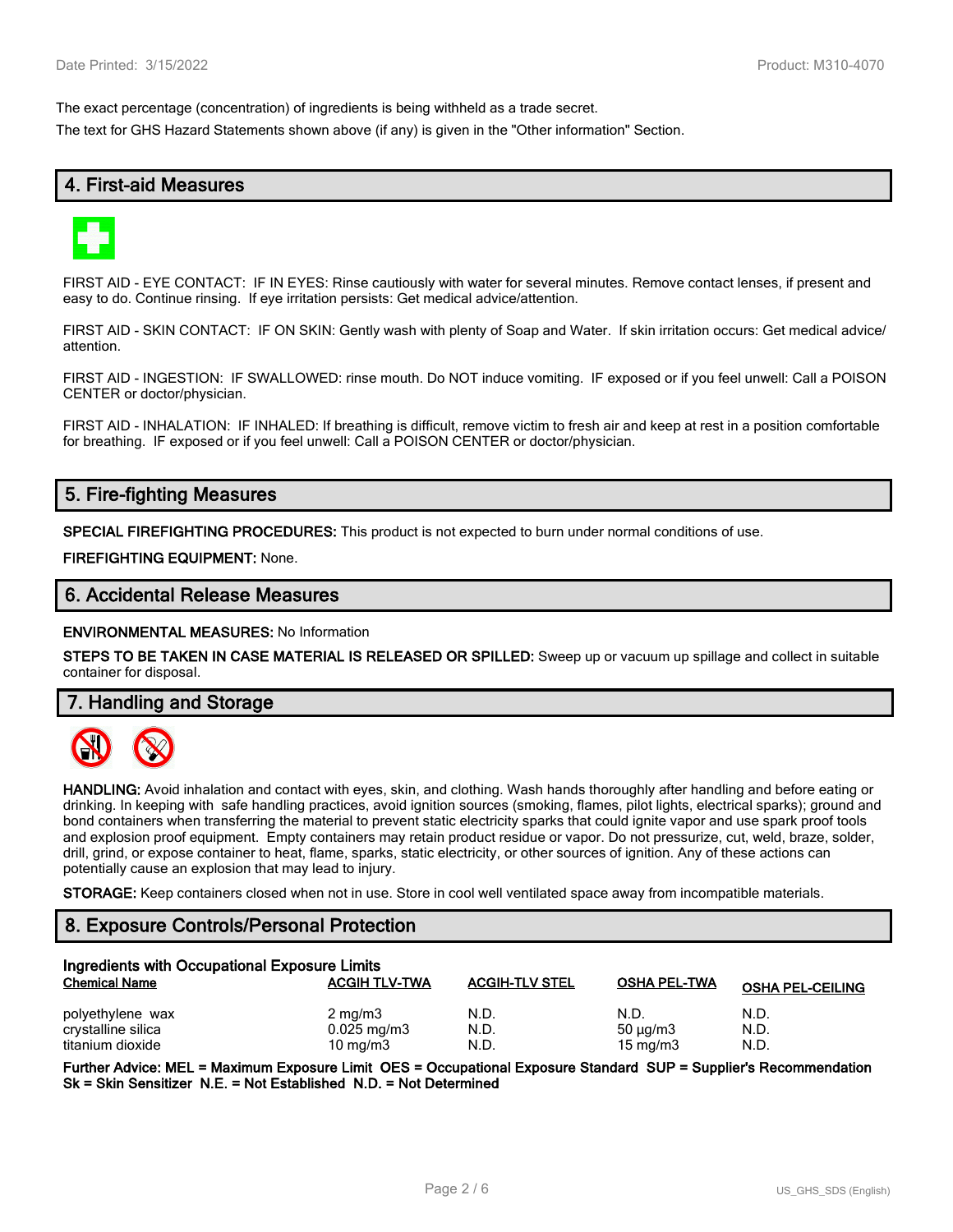### **Personal Protection**



**RESPIRATORY PROTECTION:** In case of insufficient ventilation wear suitable respiratory equipment.



**SKIN PROTECTION:** For prolonged or repeated contact use protective gloves.

**EYE PROTECTION:** Safety glasses



**OTHER PROTECTIVE EQUIPMENT:** No Information



**HYGIENIC PRACTICES:** It is good practice to avoid contact with the product and/or its vapors, mists or dust by using appropriate protective measures. Wash thoroughly after handling and before eating or drinking.

# **9. Physical and Chemical Properties**

| Appearance:                    | Solid                      | <b>Physical State:</b>                      | <b>SOLID</b>   |
|--------------------------------|----------------------------|---------------------------------------------|----------------|
| Odor:                          | None to Very Faint         | <b>Odor Threshold:</b>                      | Not determined |
| Density, g/cm3:                | 0.852                      | pH:                                         | Not determined |
| Freeze Point. °F:              | Not determined             | <b>Viscosity:</b>                           | Not determined |
| <b>Solubility in Water:</b>    | Not determined             | Partition Coefficient, n-octanol/<br>water: | Not determined |
| Decomposition temperature, °F: | Not determined             | <b>Explosive Limits, %:</b>                 | Not determined |
| Boiling Range, °F:             | Not determined             | Flash Point, °F:                            | 390 °F         |
| Combustibility:                | <b>Supports Combustion</b> | Auto-Ignition Temperature, °F:              | Not determined |
| <b>Evaporation Rate:</b>       | Slower than Diethyl Ether  | Vapor Pressure, mmHg:                       | Not determined |
| <b>Vapor Density:</b>          | Not determined             |                                             |                |

# **10. Stability and reactivity**

**N.I. = No Information**

**STABILITY:** Stable under normal conditions. **CONDITIONS TO AVOID:** Not applicable. **INCOMPATIBILITY:** None known. **HAZARDOUS DECOMPOSITION PRODUCTS:** Not determined.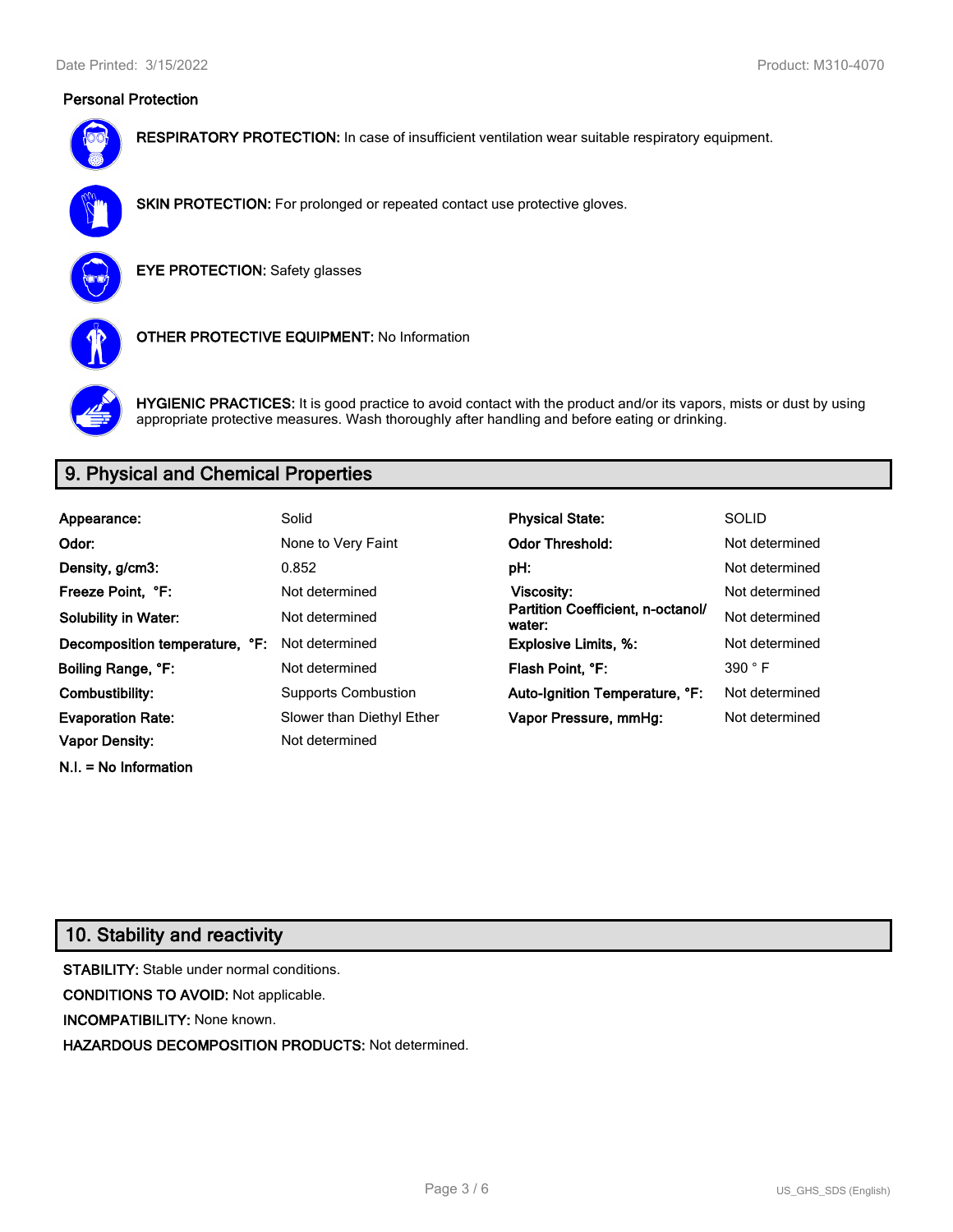### **11. Toxicological information**



**Practical Experiences**

**EMERGENCY OVERVIEW:** No Information

**EFFECT OF OVEREXPOSURE - EYE CONTACT:** No Information

**EFFECT OF OVEREXPOSURE - INGESTION:** No Information

**EFFECT OF OVEREXPOSURE - INHALATION:** No Information

**EFFECT OF OVEREXPOSURE - SKIN CONTACT:** No Information

**CARCINOGENICITY:** May cause cancer.

This product contains Titanium Dioxide, which is listed by IARC as possibly carcinogenic to humans (Group 2B). This listing is based on inadequate evidence of carcinogenicity in humans and sufficient evidence in experimental animals. This classification is relevant when exposed to titanium dioxide in dust or powder form only, including cured product that is subject to sanding, grinding, cutting, or other surface preparation activities.

#### **PRIMARY ROUTE(S) OF ENTRY:**

#### **Acute Toxicity Values The acute effects of this product have not been tested. Data on individual components are tabulated below**

| CAS-No.    | <b>Chemical Name</b> | Oral LD50        | Dermal LD50                  | <u>Vapor LC50</u> |
|------------|----------------------|------------------|------------------------------|-------------------|
| 8002-74-2  | polyethylene wax     | >3750 mg/kg Rat  | >3600 mg/kg Rabbit           | >14 ma/l          |
| 14808-60-7 | crystalline silica   | >5000 mg/kg      | >5000 mg/kg                  | >20 mg/l Rat      |
| 13463-67-7 | titanium dioxide     | >10000 mg/kg Rat | >10000 mg/kg Rabbit >20 mg/l |                   |

**N.I. = No Information**

# **12. Ecological information**

**ECOLOGICAL INFORMATION:** Ecological evaluation of this material has not been performed; however, do not allow the product to be released to the environment without governmental approval/permits.

# **13. Disposal Information**



**Product**

**DISPOSAL METHOD:** Waste from this material may be a listed and/or characteristic hazardous waste. Dispose of material, contaminated absorbent, container and unused contents in accordance with local, state, and federal regulations.

**STEPS TO BE TAKEN IN CASE MATERIAL IS RELEASED OR SPILLED:** Sweep up or vacuum up spillage and collect in suitable container for disposal.

### **14. Transport Information**

**SPECIAL TRANSPORT PRECAUTIONS:** No Information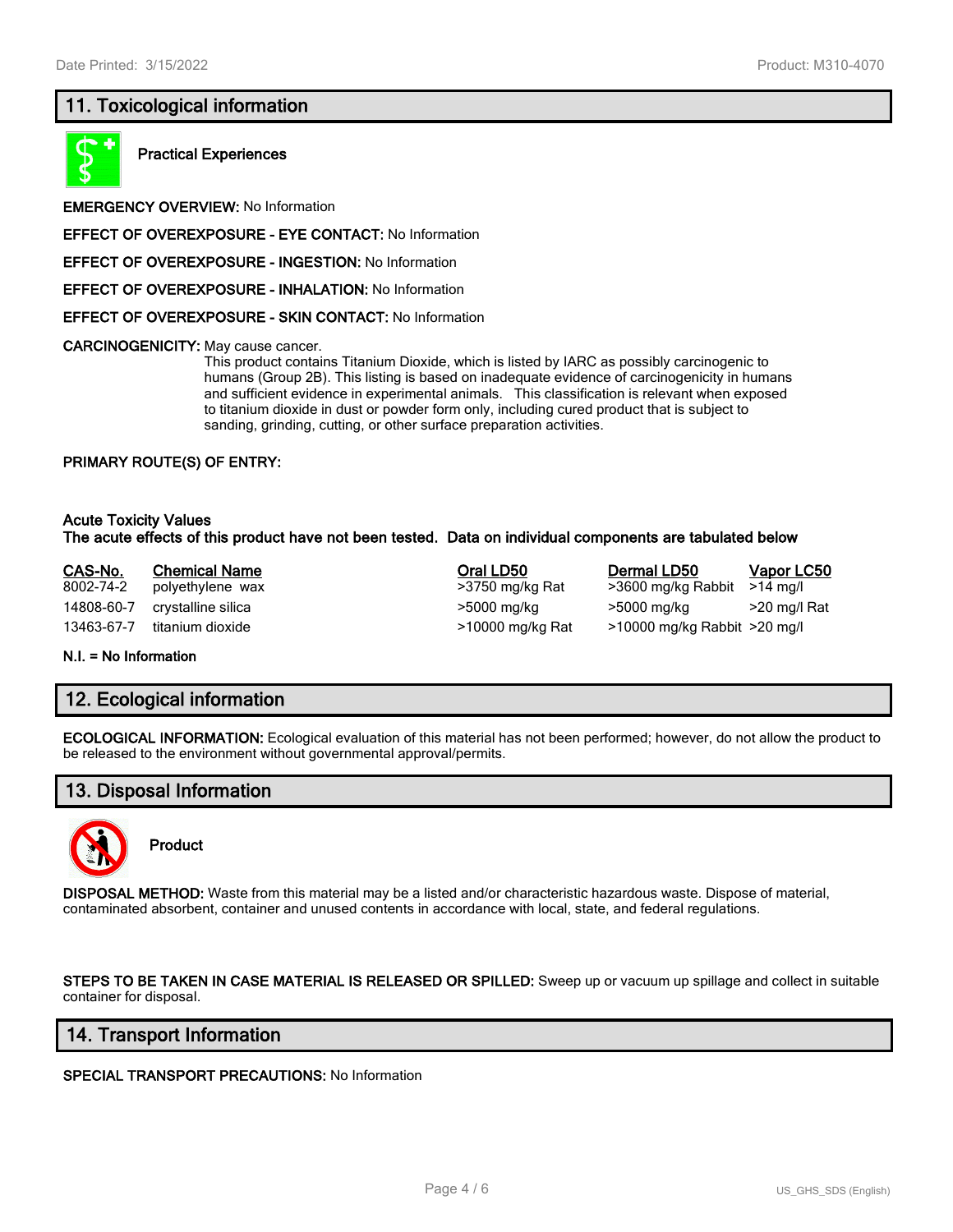**DOT:** NOT RESTRICTED **IATA:** NOT RESTRICTED **IMDG:** NOT RESTRICTED

### **15. Regulatory Information**

### **U.S. Federal Regulations:**

#### **CERCLA - SARA Hazard Category**

This product has been reviewed according to the EPA 'Hazard Categories' promulgated under Sections 311 and 312 of the Superfund Amendment and Reauthorization Act of 1986 (SARA Title III) and is considered, under applicable definitions, to meet the following categories:

Chronic Health Hazard

#### **SARA SECTION 313**

This product contains the following substances subject to the reporting requirements of Section 313 of Title III of the Superfund Amendment and Reauthorization Act of 1986 and 40 CFR part 372:

No Sara 313 components exist in this product.

#### **TOXIC SUBSTANCES CONTROL ACT**

This product contains the following chemical substances subject to the reporting requirements of TSCA 12(B) if exported from the United States:

| <b>Chemical Name</b> | CAS-No.   |
|----------------------|-----------|
| zinc                 | 7440-66-6 |
| lead                 | 7439-92-1 |

# **U.S. State Regulations:**

#### **CALIFORNIA PROPOSITION 65**

WARNING: Cancer and Reproductive Harm - www.P65Warnings.ca.gov.

Crystalline Silica, Cancer, 0.1279% Cadmium, Reproductive Harm, 0%

| <b>Revision Date:</b>                                                                                                                                                                                                                |                        | 3/1/2022                     | <b>Supersedes Date:</b> |             |   |                             | 7/26/2021 |
|--------------------------------------------------------------------------------------------------------------------------------------------------------------------------------------------------------------------------------------|------------------------|------------------------------|-------------------------|-------------|---|-----------------------------|-----------|
| Reason for revision:<br>Substance Hazard Threshold % Changed<br>Substance and/or Product Properties Changed in Section(s):<br>01 - Product Information<br>03 - Composition/Information on Ingredients<br>15 - Regulatory Information |                        |                              |                         |             |   |                             |           |
|                                                                                                                                                                                                                                      | Datasheet produced by: | <b>Regulatory Department</b> |                         |             |   |                             |           |
| <b>HMIS Ratings:</b>                                                                                                                                                                                                                 |                        |                              |                         |             |   |                             |           |
| Health:                                                                                                                                                                                                                              |                        | <b>Flammability:</b>         | 0                       | Reactivity: | U | <b>Personal Protection:</b> | х         |